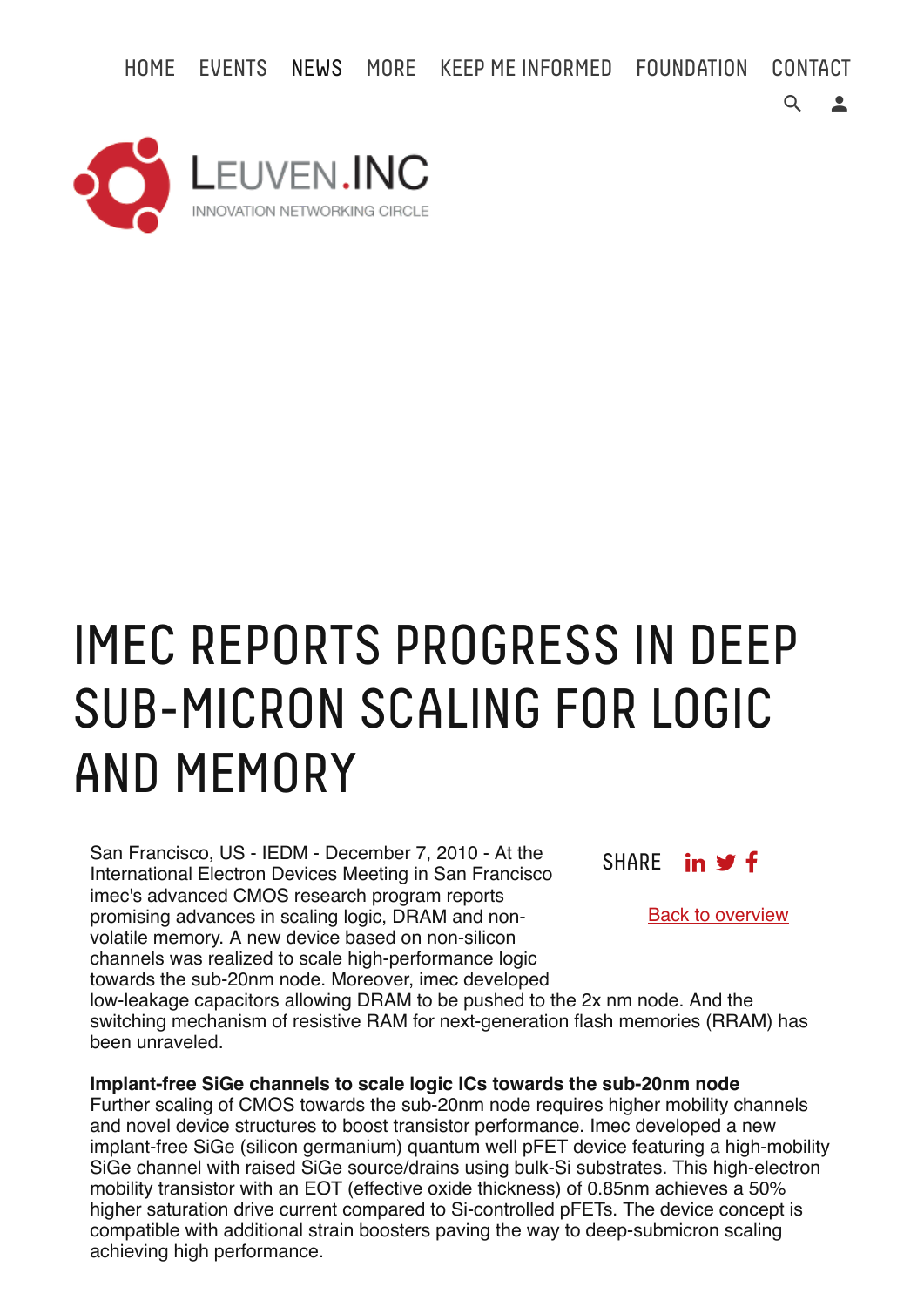Low-leakage MIM (metal insulator metal) capacitors enabling 2x nm node DRAM Imec reports as the world first a viable path to scale DRAM to the 2x node by using novel stack engineering. To scale DRAM to the 2x nm node, low leakage at an EOT of 0.4nm and less is required, deposited with highly conformal atomic layer deposition (ALD) processes for compatibility with large aspect ratio structures. Up to now, this was indicated in red as 'manufacturable solutions not known' by the international roadmap for semiconductors (ITRS). Imec today reports record low-leakage MIM capacitors, JG of 10- 6 A/cm2 at 0.4nm EOT, enabling to scale DRAM to the 2x nm node. The capacitors were realized using a novel TiN/RuOx/TiOx/STO/TiN stack fabricated in a 300mm line with DRAM compatible processes.

## **Fundamental understanding of switching mechanism of RRAM**

RRAM is a promising alternative concept for future flash memory, indicated on the roadmap to be in production within 3 to 4 years. To realize a RRAM technology ready for mass production, fundamental understanding of the switching mechanism is required. The operation of RRAM relies on the voltage-controlled resistance change of a MIM capacitor. Many stacks of combinations of materials need a forming step to create a small conductive filament connecting the electrodes. In the reliability community, this is known as dielectric breakdown. RRAM operation is thus based on the repetitive opening and closing of a dielectric breakdown path. Imec applied its reliability knowledge of logic to RRAM, resulting in fundamental understanding of the switching mechanism of RRAM. By finding synergies between conventional logic ICs and RRAM, imec succeeded in setting out the theory for predicting the maximum applicable Vset and revealed that the reset operation corresponds to a pinch off of the filament at its narrowest point.

These results were obtained in cooperation with imec's key partners in its core CMOS programs: Intel, Micron, Panasonic, Samsung, TSMC, Sony, Fujitsu, Infineon, Qualcomm, ST Microelectronic and Amkor.

---end---

## **About imec**

Imec performs world-leading research in nanoelectronics. Imec leverages its scientific knowledge with the innovative power of its global partnerships in ICT, healthcare and energy. Imec delivers industry-relevant technology solutions. In a unique high-tech environment, its international top talent is committed to providing the building blocks for a better life in a sustainable society. Imec is headquartered in Leuven, Belgium, and has offices in Belgium, the Netherlands, Taiwan, US, China and Japan. Its staff of more than 1,750 people includes over 550 industrial residents and guest researchers. In 2009, imec's revenue (P&L) was 275 million euro. Further information on imec can be found at www.imec.be.

Imec is a registered trademark for the activities of IMEC International (a legal entity set up under Belgian law as a 'stichting van openbaar nut'), imec Belgium (IMEC vzw supported by the Flemish Government), imec the Netherlands (Stichting IMEC Nederland, part of Holst Centre which is supported by the Dutch Government), imec Taiwan (IMEC Taiwan Co.) and imec China (IMEC Microelectronics (Shangai) Co. Ltd.).

## **Contact:**

Katrien Marent, Director of External Communications, T: +32 16 28 18 80, Mobile: +32 474 30 28 66, katrien.marent@imec.be